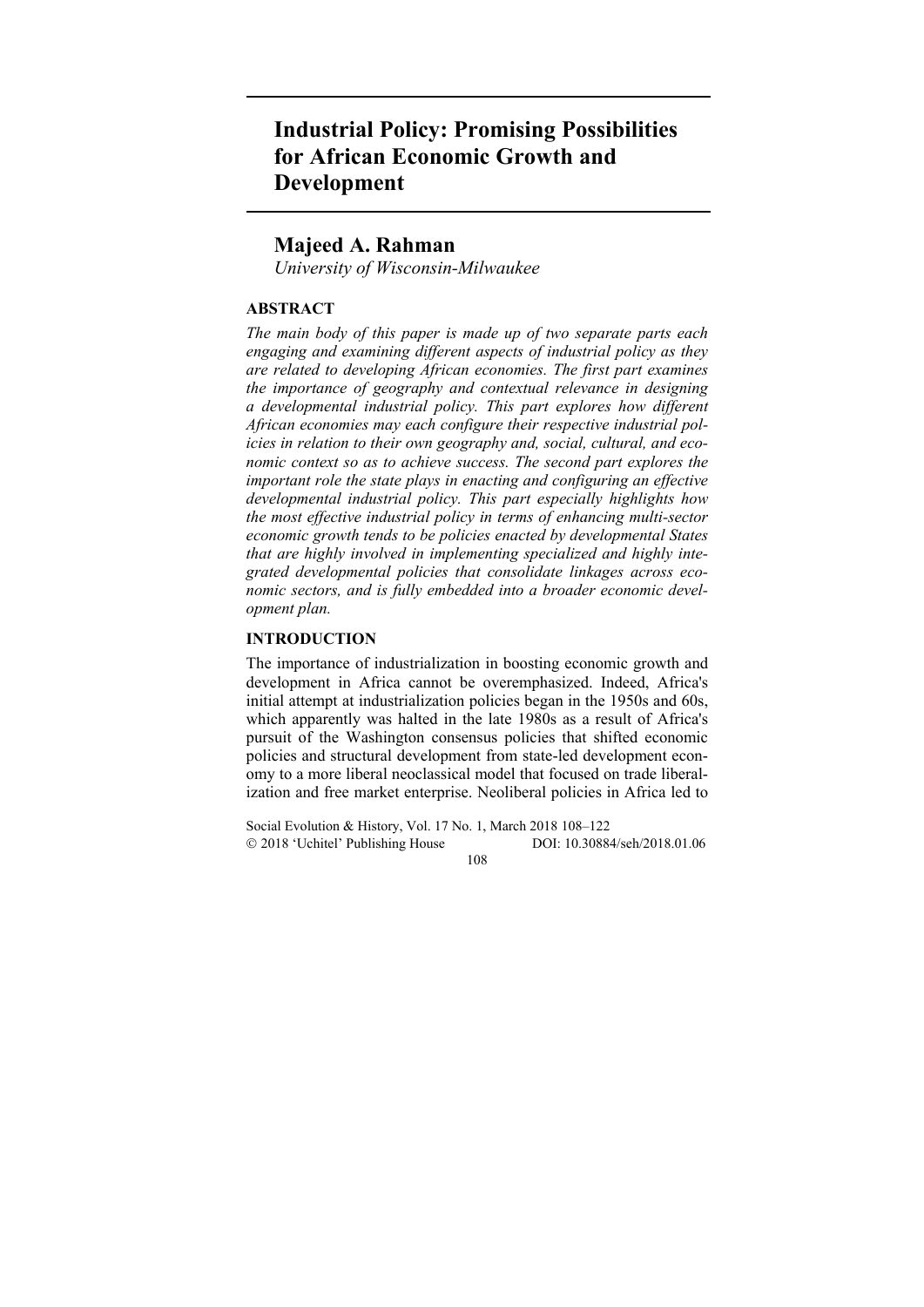several questions and assumptions as to their implementation. It is pertinent therefore, at this juncture to share with you some of the questions raised by Oyeyinka and Sampath when they ask: why is technology transfer not an adequate precondition for technology absorption? And why is public sector research ineffective in promoting product development through the private sector? (Oyeyinka and Sampath 2012). While we may not seek to answer these questions here, intuitively a glimpse of the answers will throw more light in the direction of this paper. Consequently, this paper examines both the interventionist role of the state in pursuing an industrial policy through a developmental state paradigm and the mode and process through which developing countries can aim at developing the framework of action that boost industrial policy in Africa. This paper is divided into two sections. The first section talks about the realities of industrialization in selected African countries and the significance of industrial policy in rolling less developed countries to catch up with more industrialized states. While the second part looks at the role of the developmental state in diversifying latecomer countries' economies in their pursuit towards convergence.

#### **INDUSTRIAL POLICY IN DEVELOPING COUNTRIES**

Sub-Saharan African countries need to industrialize in order to pursue an optimal development. It is for this reason that appropriate industrial policies have to be implemented and applied to obtain sustained economic growth, which will lead to the catch up process and convergence with developed countries. Africa's lessons learnt together with inspiration from the successful experiences of East Asian countries and Ireland's industrial policies will undoubtedly increase productivity, competence, improve the standard of living of the population, accelerate poverty reduction, favor technology transfer, and more importantly increase the GDP per capita of all Sub-Saharan African countries. No doubt, it is pertinent to recognize that the Asian industrial policy experience has been successful and therefore worth emulating by latecomer countries. As Robert Wade (2012: 258) puts it 'A country's rate of growth is much affected by its production structure'.

This section suggests a national plan composed of a set of actions for some African landlocked countries' industrial development (Rwanda, Mali or Central African Republic) through free industrial zones, export processing zones, parks, foreign direct investment (FDI), accumulation of capital, rent creation, capture of externalities and spillovers, linkages, technology transfer, human or knowledge capital building,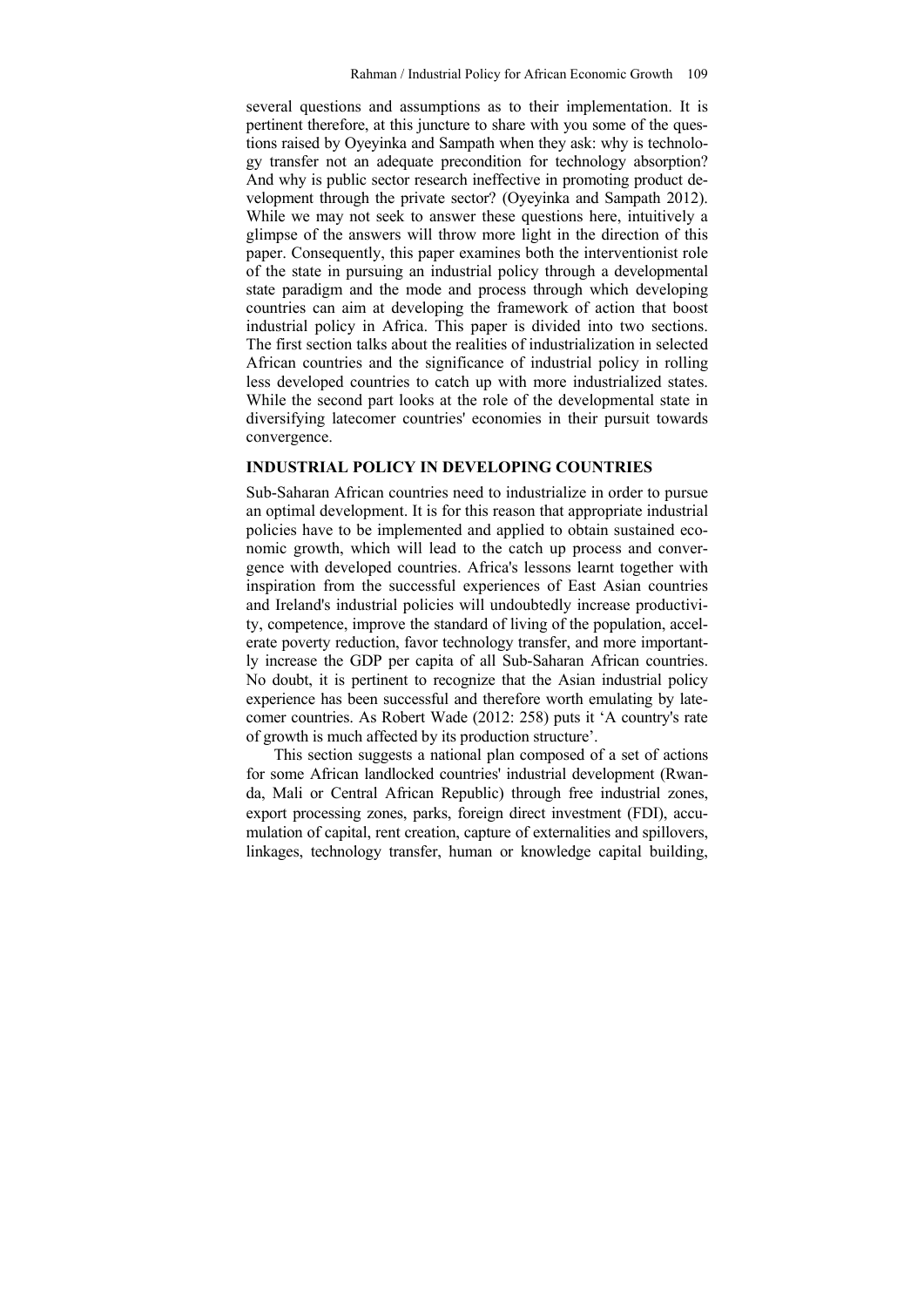and international trade will take place. In this paper, I also examine the possibility and necessity for each African country to create a national plan to develop activities in industrial sector with the main objective of producing high value added manufactured goods and services. This is the only efficient way for Sub-Saharan African countries to prosper and become cable to integrate the global market and benefit international trade. As we know, East Asian countries, particularly South Korea, Malaysia, Thailand, Indonesia, Singapore and notably China, to name just a few, greatly succeeded in industrial policies formulation. What is especially interesting with respect to these two regions is that East Asian and Sub-Saharan African countries share some common features like diversity and factor endowment. Indeed, similar to the East Asian region Africa is diverse and there are countries both resource-rich and resource-poor as well as landlocked rich and poor countries. Matsuo Watanabe and Atsushi Hanatani (2012: 382) show that 'Although Asia's development is commonly characterized as export-oriented industrialization, the development paths have been diverse among the region in practice; individual economies pursued different development strategies according to their different endowments and circumstances'.

## **THE MEANING OF INDUSTRIAL POLICY**

From the outset, Akbar Norman and Joseph Stiglitz (2012) propose an excellent definition that fits perfectly the purpose of this paper in regard to what we try to achieve here. They argue,

There are many dimensions to what is called 'industrial policy' and it has taken markedly different forms in different countries. Learning, industrial, and technology policies (LIT) focus on learning, especially by infant industries and economies, they focus on externalities and knowledge spillovers, they typically (especially in Asia) consist of promoting exports and the private sector. They apply not only to manufacturing, but also to other sectors, such as agriculture, and to modern services, such as information technology or Finance (Norman and Stiglitz 2012: 24).

It should be noted that not every industrial policy is good for different countries. The literature shows the evidence of abundant examples of failed industrial policy. The African countries should pay special at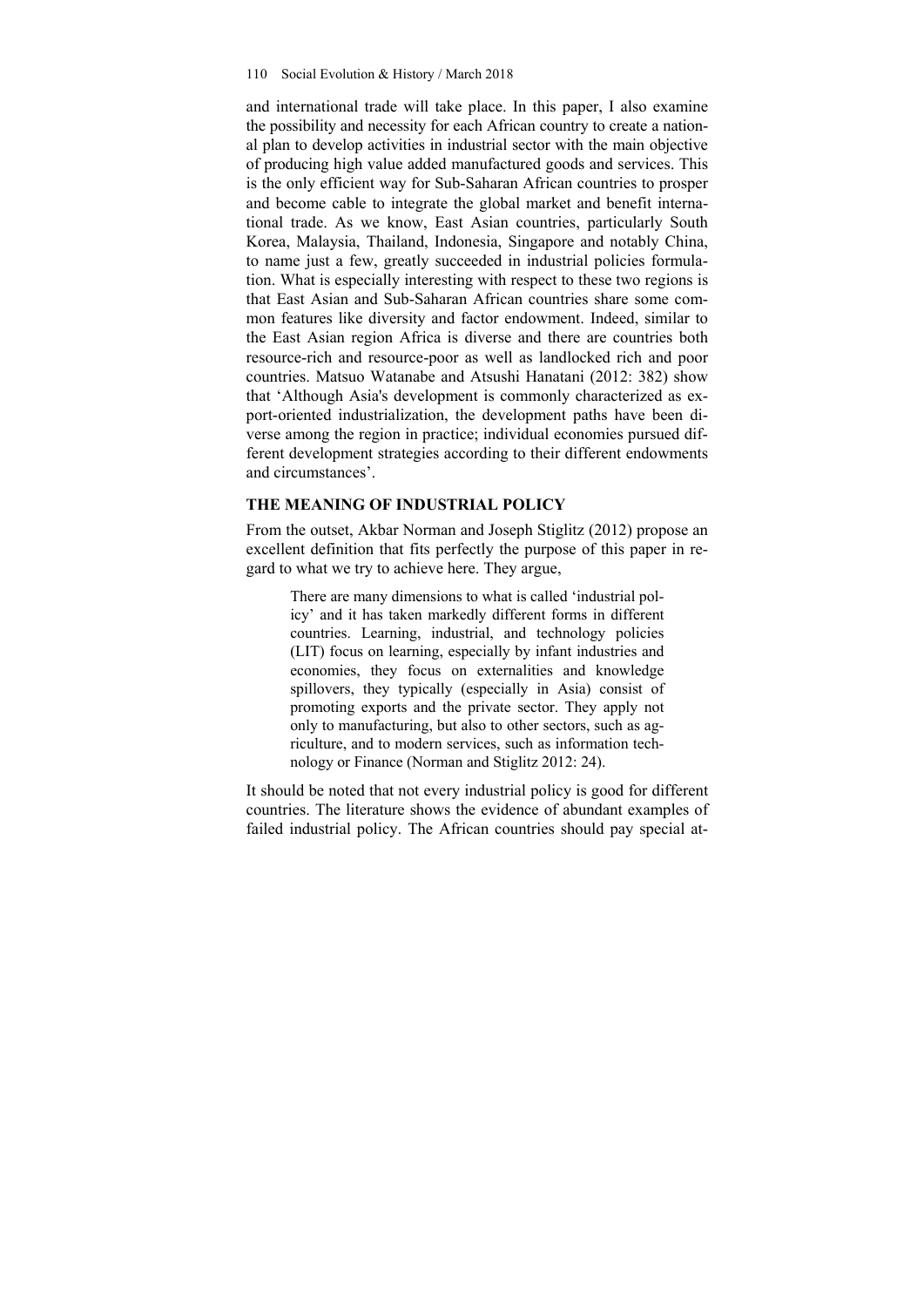tention and learn from past experiences to avoid failures in the future. We know that economic history is full of industrial policy failures.

The main question here becomes how industrial policy should be designed and implemented more effectively in African countries. In this regard, Izumi Ohno and Kenichi Ohno also explain

Not all feasible policies are desirable and not all desirable policies are feasible. To be effective, a policymaker at any level or in any organization must track his or her brains for a narrow and delicate set of actions that satisfy both feasibility and desirability. Because all countries are different in both aspects, no one-size-fits-all solution can apply (Ohno I. and Ohno K. 2012: 225).

The ultimate goal of industrial policy in African countries should not only focus on promoting structural change, finding new business models and markets, but also on creating new products and activities (Altenburg 2011).

## **THEORETICAL MODEL**

This paper assumes that developmental state model that entails significant government intervention in the conduct of the market is conducive for setting development agenda. That is creating and stimulating the private sector to expand industrialization.

Industrial policy is related to state or government intervention, which is the only agent that can create policy, market does not have agenda or incentives to be involved implementing policies. The government is directly responsible for designing and implementing development policies in developing countries. First of all, every country in Africa needs and should build a developmental state in order to succeed in formulating great industrial policies to avoid market failures by providing public goods and building major social and economic infrastructures, so that market can perform well. The state has the mission to help capturing externalities and spillovers, favor linkages, and stimulate rent creation to accelerate economic growth. Sub-Saharan African countries do not stand any chance to succeed in industrial policy formulation without at first building a developmental state; market will never create policies for them. The fundamental role of development state must be to change radically the mode of production and create opportunities for everyone in the country to live well, be happy and prosperous.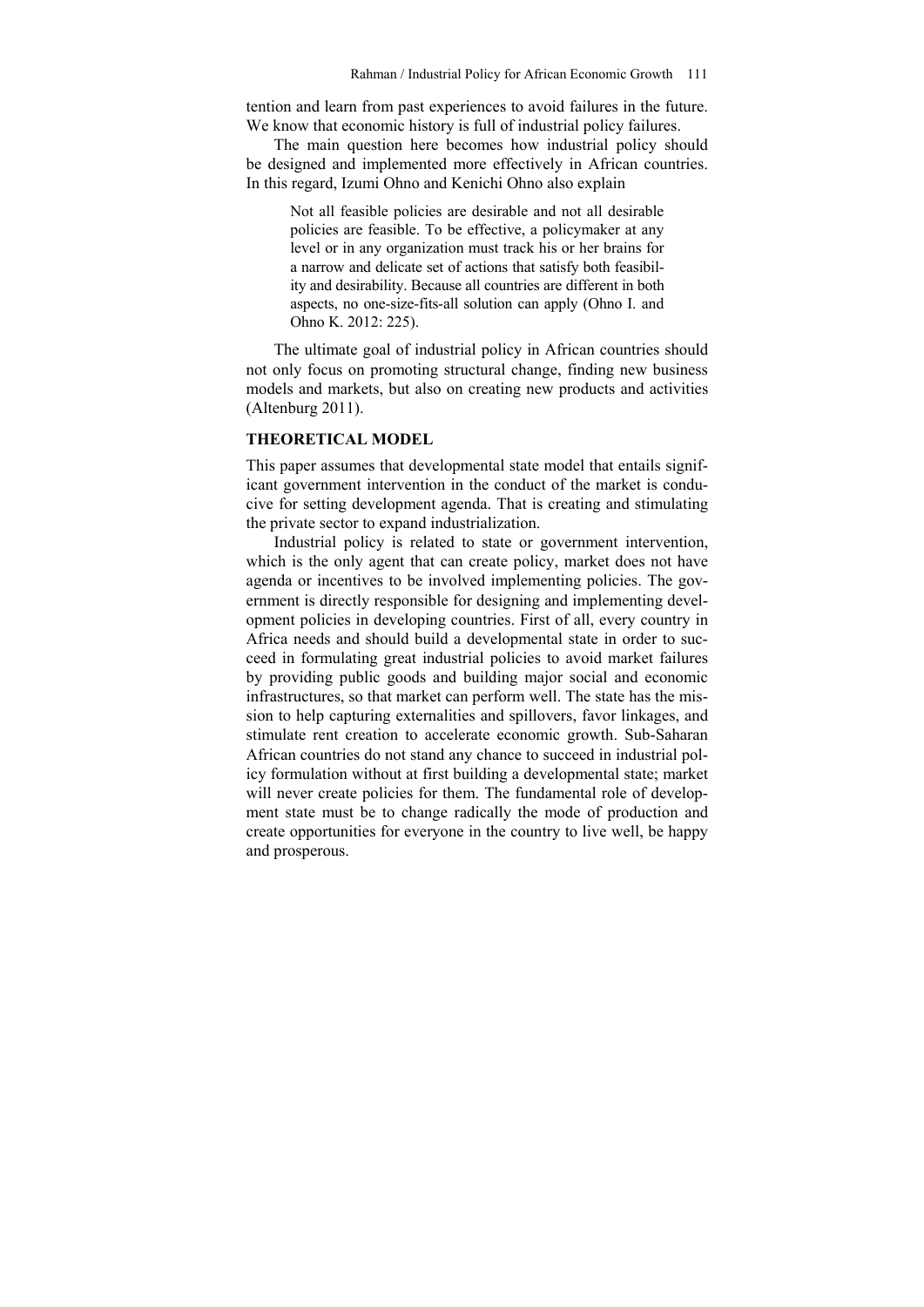#### 112 Social Evolution & History / March 2018

It has been said that the majority of African countries achieved great economic performances, but this economic growth is only due to the boom of commodities selling. What Africa wants now is to sustain this economic growth by industrialization of the whole continent and to start massive production of manufactured goods and provide great services as developed countries do. Africa must henceforth avoid selling its raw materials without first processing them. In other words, we need to make commitment to add value to our commodities before selling them. I truly understand that developmental state will have the power and responsibility to make effective industrial policy.

For Meles Zenawi (2012), the mission of a developmental state is to accelerate development. He argues that 'the developmental state ought to be autonomous from the private sector' (Zenawi 2012: 168). State autonomy is one characteristic that distinguishes the developmental state from others. Government must provide guidance to economy. At the same time, Meles Zenawi identifies two fundamental characteristics – autonomy and hegemony – which constitute the basis of the developmental state. He highlights the role of autonomy in industrial policy formulation. He affirms that

First, the autonomy of the developmental state is reflected and described by its ability to make effectively implement policies regardless of the views of the private sector on the issue. And second, it tries to guide the private sector to make its decisions in a manner that accelerates growth by using asset of incentives and disincentives (*Ibid*.: 168).

Without mastering this important concept autonomy in African countries, it will be very difficult to achieve industrial policy success.

It is important to mention that this topic is very broad and needs much time and many researches to cover it entirely. It is almost impossible to study this important problem just within the scope of this paper. Thus, here we will focus mainly on what types of industrial policy should be created in landlocked countries in Sub-Saharan Africa such as Rwanda, Mali or Central African Republic to help them achieve economic development; what is under industrial policies and what points can be considered to be the factors of a successful industrial policy. In order to make effective industrial policy, each country is required to put in place an appropriate national innovation system in conformity to the context, location and situation. The context, specificity and potentiality of each really matter. There should be variations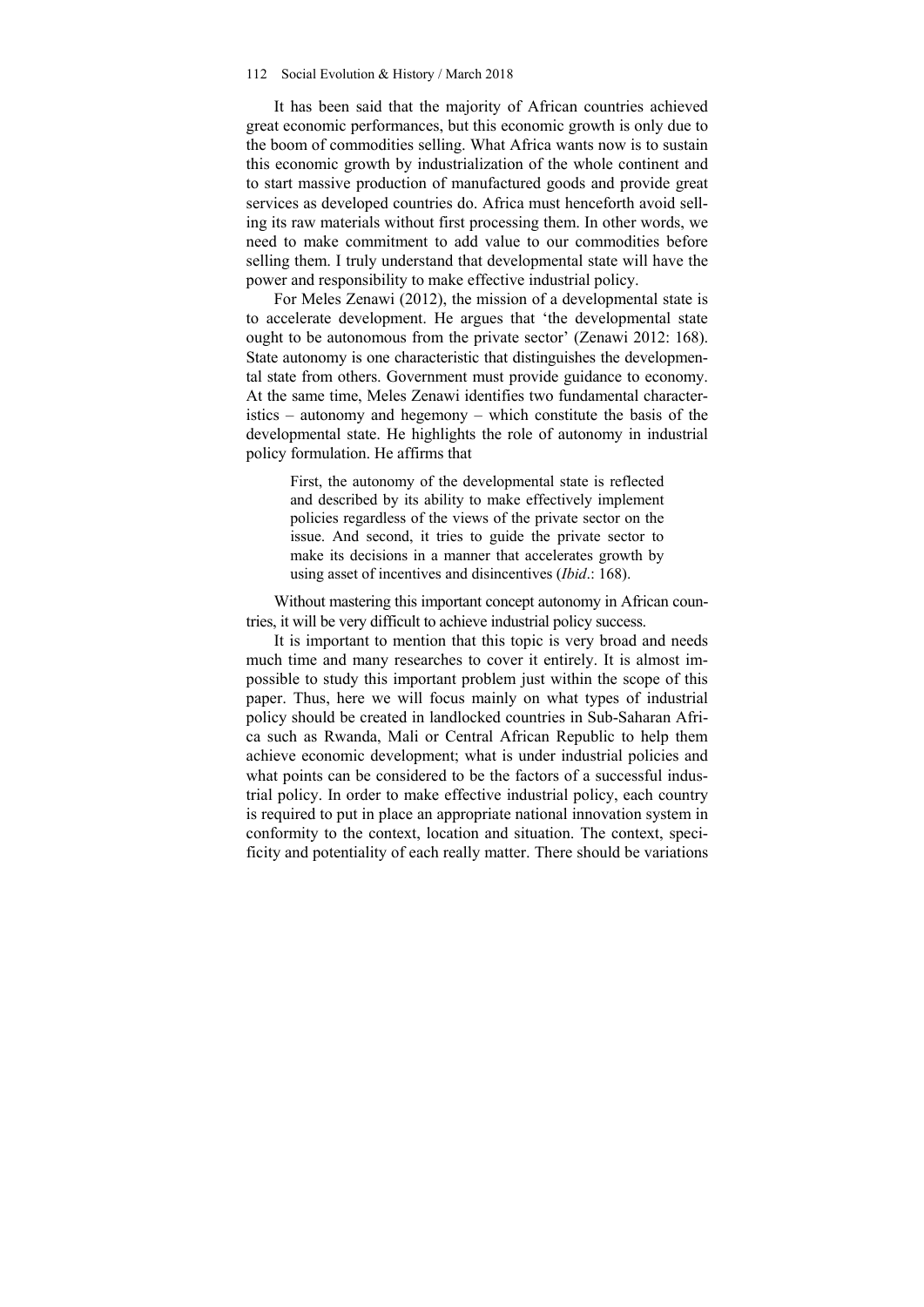among resource-rich, resource poor and landlocked countries in Sub-Saharan Africa when it comes to decisions or actions to take.

It should absolutely be evident and clear in our mind that to design or create efficient, industrial policies in developing countries, physical geography should always be taken into account due to its relevance and since it constitutes an important determinant of economic growth. Among these numerous and different types of industrial policy, which ones will fit better for these chosen landlocked African countries? It is well known that the most used and applied industrial policies in East Asian countries were the creation of economic processing zones, export processing zones, special economic zones, and rent creation, which consisted of endogenizing rent-seeking clusters to capture externalities, public goods and building infrastructures, and a sort of national innovation system following the models of the USA and Germany or in between these two approaches in order to continuously improve technology and increase productivity.

In this regard, in all African countries Deng Xiaoping's method should be applied which consists in trying everything and learning from mistakes. As Izumi Ohno and Kenichi Ohno put it, 'The greatest engine of the Chinese economy that Deng introduced was the attraction of FDI into special economic zones and economic development zones along the eastern and southern coasts' (Ohno I. and Ohno K. 2012: 232). In fact, Africa has nothing to lose by trying this since there exist different types of economic zones, and we observe the effectiveness of these zones in the East Asian countries, notably in China and South Korea. If something does not work, we must stop and change, and try new ways or start new projects. It is important to observe here as Stein and Howard pointed out that 'Disagreements often exists because case studies focus on different zones, some of which have been failures for reasons that include poor location, inadequate infrastructure, and gross mismanagement' (Zenawi 2012: 161). As we know, economic zones have attracted a large amount of foreign investment in East Asian countries. And landlocked African countries should create conditions and incentives to attract abundant foreign direct investment (FDI).

To achieve this goal, landlocked African countries must a implement and experiment all these various types of zones and parks and start building the knowledge capital, which is a very important factor that will help these countries in the process of convergence and catchup their per capita income with other developed nations. They should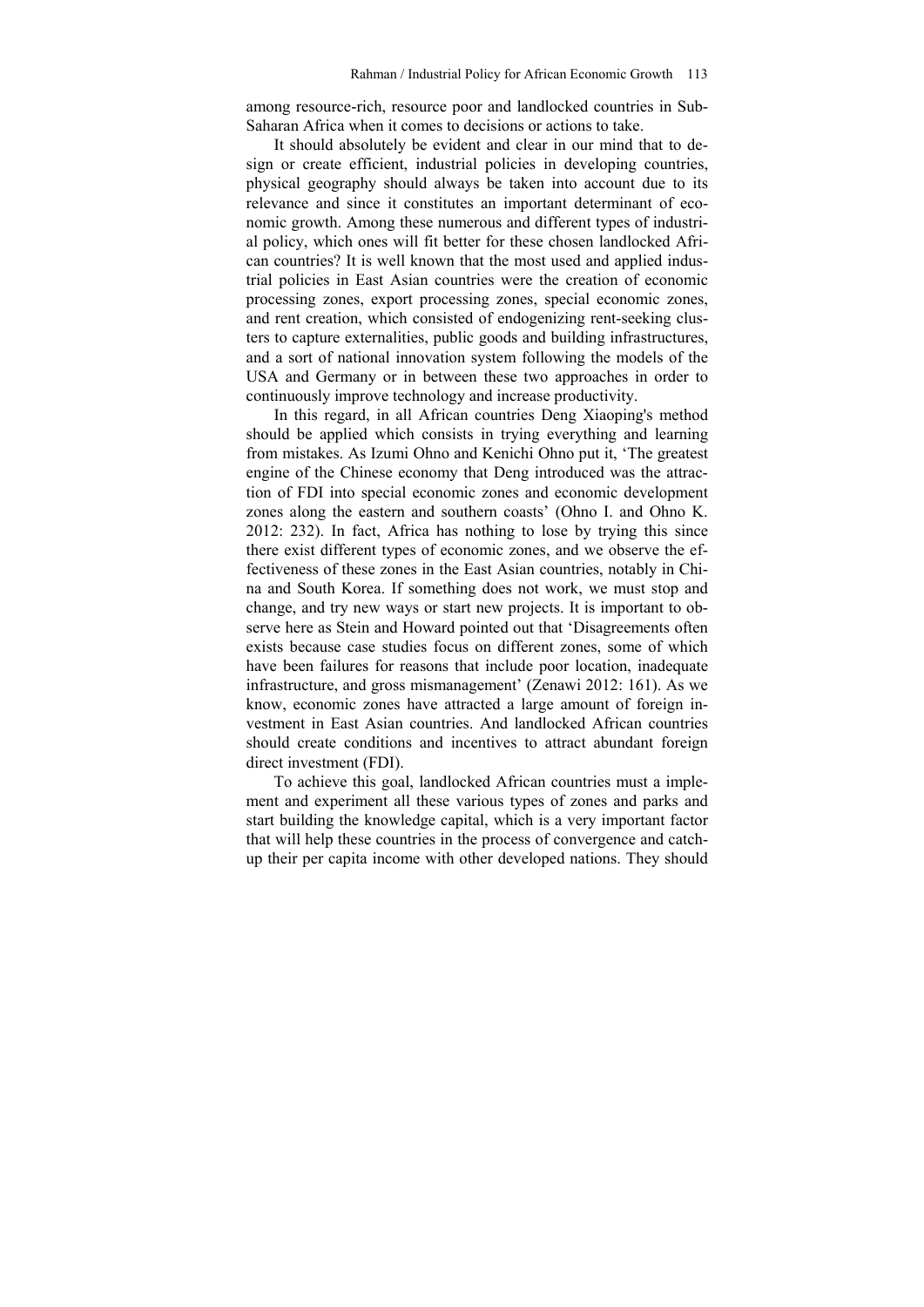also create many small and medium enterprises (SMEs) in the sectors in which they can have comparative advantage, potential, or predict to obtain a certain competitive advantage in the future. Zenawi underlines that 'A firm masters the technology if it is continuously trying to improve productivity and quality of products' (Zenawi 2012: 161). The landlocked African countries have to continue looking for better strategies and techniques for innovating and creating new products. There are still many things to discover, so that the field remains wide open and infinite to all countries. The most important thing is to take concrete actions in order to sustain economic growth.

## **EXAMPLES OF INDUSTRIAL POLICY IN SOME LANDLOCKED AFRICAN COUNTRIES (SUCH AS RWANDA, MALI OR CENTRAL AFRICAN REPUBLIC)**

As we know Rwanda, Mali, and Central African Republic are three landlocked African countries, which represent different levels of competitiveness and government effectiveness as well. While the three countries share many characteristics, there are also important differences. To understand what similarities and differences these three countries have, it is useful to look at their geographical configuration and factor endowments. Rwanda is a small country located in Eastern part of Africa bounded by Uganda, Democratic Republic of Congo, Burundi, and Tanzania. Rwanda is the most densely populated country in Africa, and its small size and landlocked nature present barriers to economic growth. Mali and Central African Republic are much bigger than Rwanda and present great differences. It is well known that most part of Mali is covered by the Sahara desert. We can add also that Mali used to be one of the biggest producers of gold in the world. The country still has the potential to repeat what it achieved some century ago. And finally, the Central African Republic covers larger portion of African tropical forest, which provide this country with abundant arable land and offer excellent conditions for agriculture. At some point Central African Republic has produced diamonds.

The former Prime Minister of Ethiopia, Meles Zenawi made a strong argument by affirming that 'the key issue in development is the economic issue of improving agricultural productivity and directing the surplus generated as a result of industrialization' (Zenawi 2012: 166). It is evident for Rwanda, Mali, and Central African Republic which possess enormous potential in agriculture sector to be fully en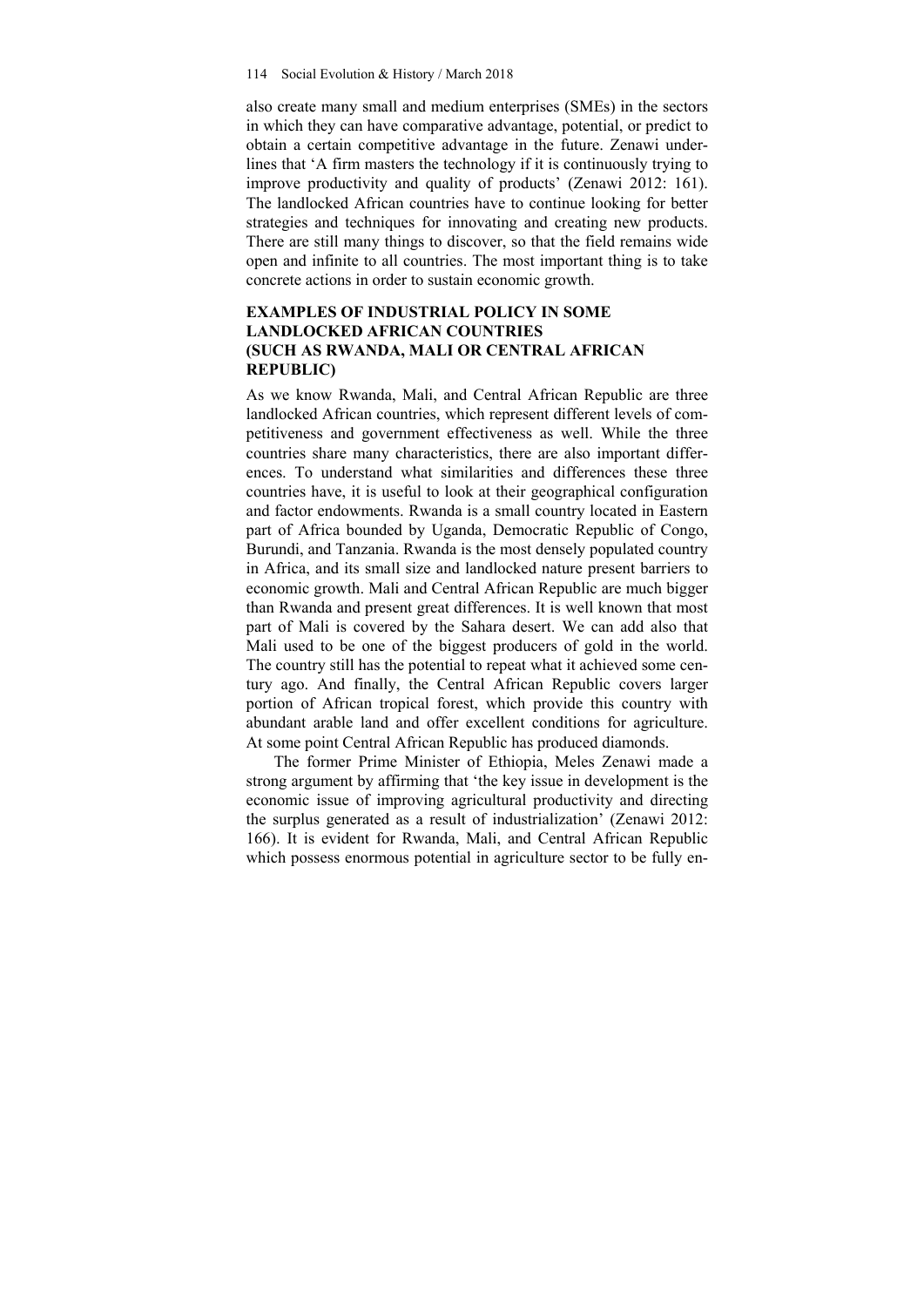gaged to develop and transform it. Indeed, as formulated by Izumi Ohno and Kenichi Ohno, 'unique potential for each country should be identified, and the main policy effort must be directed to removing barriers to attain that potential' (Ohno I. and Ohno K. 2012: 230). The real potential for Rwanda reside in the agriculture especially in the production of milk, tea, vegetables such as potatoes and beans, livestock, cattle, cows, energy (can exploit gas under Lake Kivu), tourism and creation of new product in the domain of informatics, telecommunications, information, and chemistry. With the support of economic zones and consistent efforts, Rwanda can succeed to build a strong food industry. The government must take measures to support the development of the agriculture in Rwanda. Banji O Oyeyinka and Padmashree Gehl Sampath (2012: 295) allude to the fact that 'States need to formulate a long-term vision or goal and pursue it. This is perhaps the clearest message that other latecomer countries can derive from the East Asian success stories'. They also explain 'At the initial stage, policy targets mainly focused on creating basic conditions and environment, including locating technology sources both from domestic R&D efforts and commercialization as well as facilitating international technology transfer' (*Ibid*.: 294).

It should be the same for Mali, which regularly produces massive amounts of cotton and disposes huge land areas of Sahara desert where multiple renewable energy projects can be launched. Mali presents a great potential to be involved in agriculture sector. Indeed, Mali can seriously start thinking about developing textiles and cosmetics industries with cotton and shea tree which is very appreciated and demanded around the world. Something is fascinating about this tree; it grows only in the Sahel area. Mali will also plan on launching a new version of Desertec Project in the Sahara desert. As a reminder, Desertec is a project conceived and financed by Europeans for the purpose of producing solar energy from the Sahara desert. With the new technology, the longtime presumed dead land seems to be an abundant and infinite source of renewable energy. Mali should not miss this excellent opportunity to explore this new way of producing electricity and building capacities to sell the leftover to the neighboring countries. Finally, Izumi Ohno and Kenichi Ohno (2012: 224) emphasize that 'Most latecomers have specialized in labor intensive manufacturing industries such as electronics, garments, footwear, and food processing- and other high-value services'.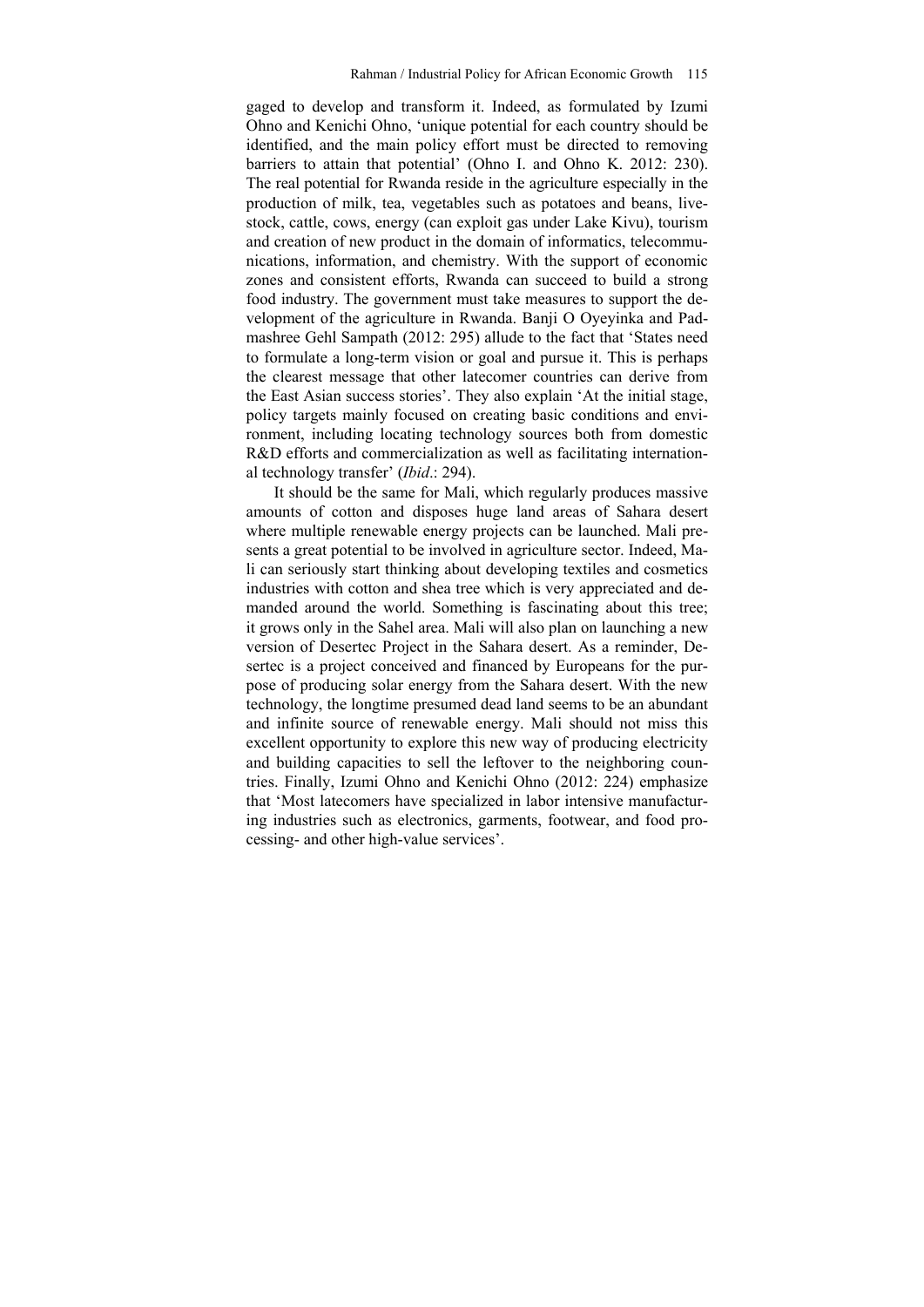The time has come to define priorities in terms of types of actions to be taken. Solow Model suggested that labor and capital contribute only 50 per cent of the production, while another important part is completed by technology or the total factor of productivity. This is why the Sub-Saharan African countries should develop and strengthen their industrial sector in order to compete with the rest of the world. Zenawi (2012: 152) argues that 'Trained labor is central to technological change and development'. As we know, nothing is impossible in life, the best thing to do is to try. Mali can perform well like Japan did it to the United Kingdom when the former overturned the latter in cotton production. Izumi Ohno and Kenichi Ohno (2012: 232) mentioned 'by the early twentieth century, Japan overtook the United Kingdom to become the top textile exporter in the world and the city of Osaka, where many textile miles were located, was called the Manchester of the Orient'. Mali really possesses the potential to develop textiles industry.

The three countries can be successful in producing food and creating strong agro-industry. Food is an important commodity that every country needs to survive. This sector must be a priority for these countries in order to satisfy basic needs of the population, especially food. The government should give more incentives to private sector to invest in this sector, by endogenizing rent-seeking, subsidies, creating clusters to capture externalities and spillovers, and attract more FDI and other foreign investors. For instance, with respect to Thailand, Izumi Ohno and Kenichi Ohno observe that 'The Thaksin government wanted to promote industries that had domestic value-added and created many jobs regardless of the nationality of the firm. Targeted industries included automobiles, agro-industry, fashion goods, high value services, electronics and ITC, energy and renewable energy' (Ohno I. and Ohno K. 2012: 234) They also clearly recommend to 'identify the future potential dynamic comparative advantage unique in each country. Once an area of future potential is identified, resources are poured into this area to realize that potential' (*Ibid*.: 228). As a matter of fact, agriculture, tourism, energy, IT industry, cosmetics, textiles, agro-industry could become the most dynamic manufacturing sectors in Rwanda, Mali and Central African Republic. These countries should learn especially from China and create as many economic zones as they can to fully enjoy the benefits of this powerful economic system.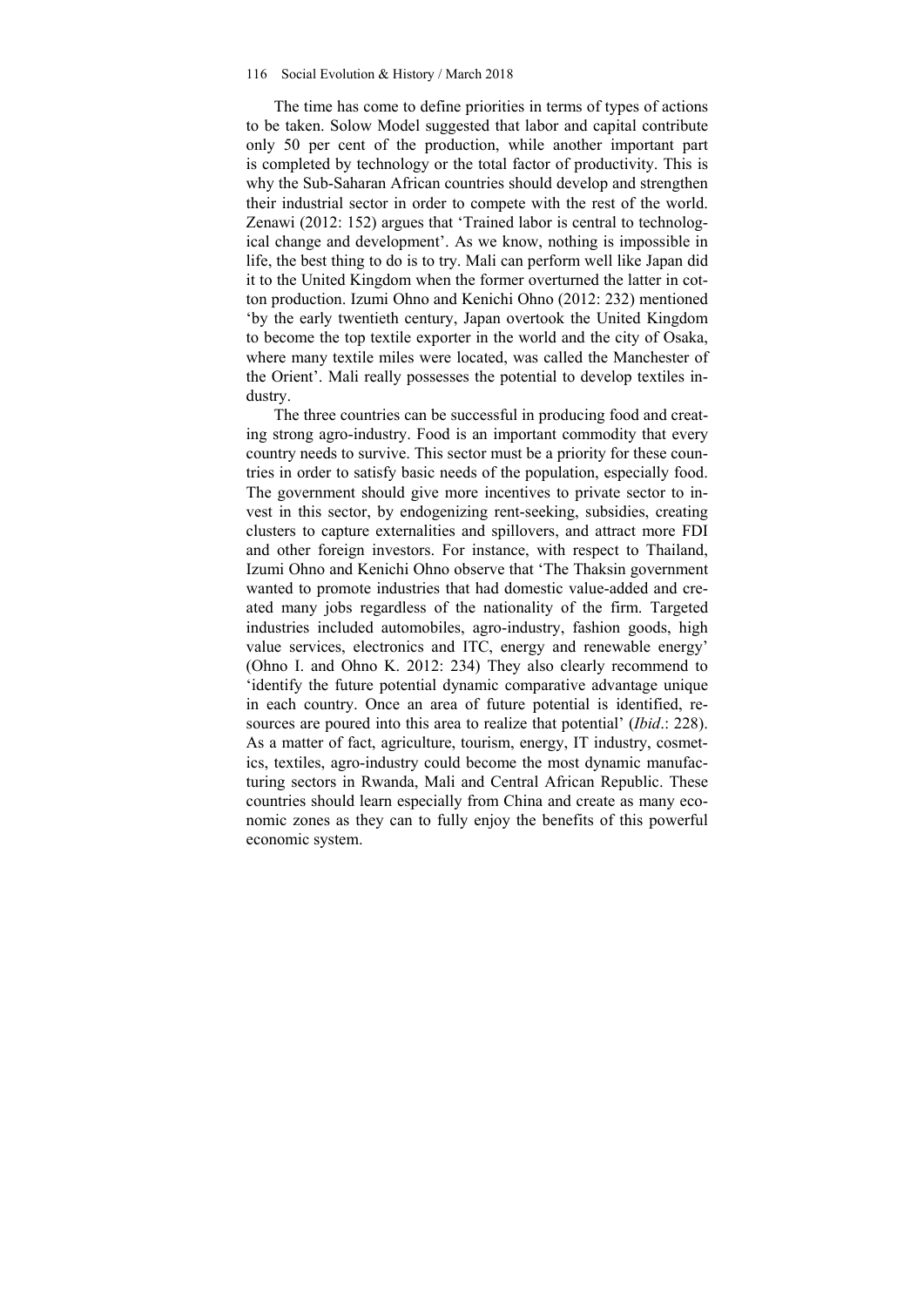Robert Wade highlights Moran's argument, which is very essential in showing the importance of foreign direct investment (FDI) for African countries in the process of convergence and catch up with rich countries.

Moran argues that in most sectors the only sensible strategy for developing countries is to attract in export-oriented FDI as the prime channel for technological learning: 'foreign investors not only introduce new activities into the host economy but also continuously upgrade the technologies, management techniques, and quality control procedures of their affiliates to keep their sourcing network at the competitive frontier in the international industry' (Wade 2012: 260).

Education is very critical in order to industrialize African countries. The above-mentioned three countries should invest heavily in education and training of their population as well as encourage the development of R&D sphere and fulfill the key aspect of endogenous growth model in the production process. More agro-engineers and scientists as well as farmers should be trained. It would be good also if these countries give special attention to the training of engineers in the key sectors of water supply and electricity. Nobody can deny that the development of Africa depends on these two spheres.

Sub-Saharan African countries must not be afraid of international trade. Moreover, the industrial policy should help them to transform their mode of production in order to enter and compete in the global market. Therefore, industrial policy should complement the development of international trade. Sub-Saharan African countries need both components to prosper and converge with developed countries. Industrial policy for African landlocked African countries should remain simple, and need not to be sophisticated. It is clear that countries improve industrial policies through the powerful tool of learning by doing.

## **INDUSTRIAL POLICY AND THE ROLE OF THE DEVELOPMENTAL STATE IN AFRICA**

It is important to conceptually clear the differences between the terms often used in designing and restructuring an economy of the state. Indeed, the terms industrial policy and industrialization are often used interchangeably and almost invariably refer to the same thing. In this paper we argue that the terms industrial policy and industrialization are two separate words meaning two different things. While industrial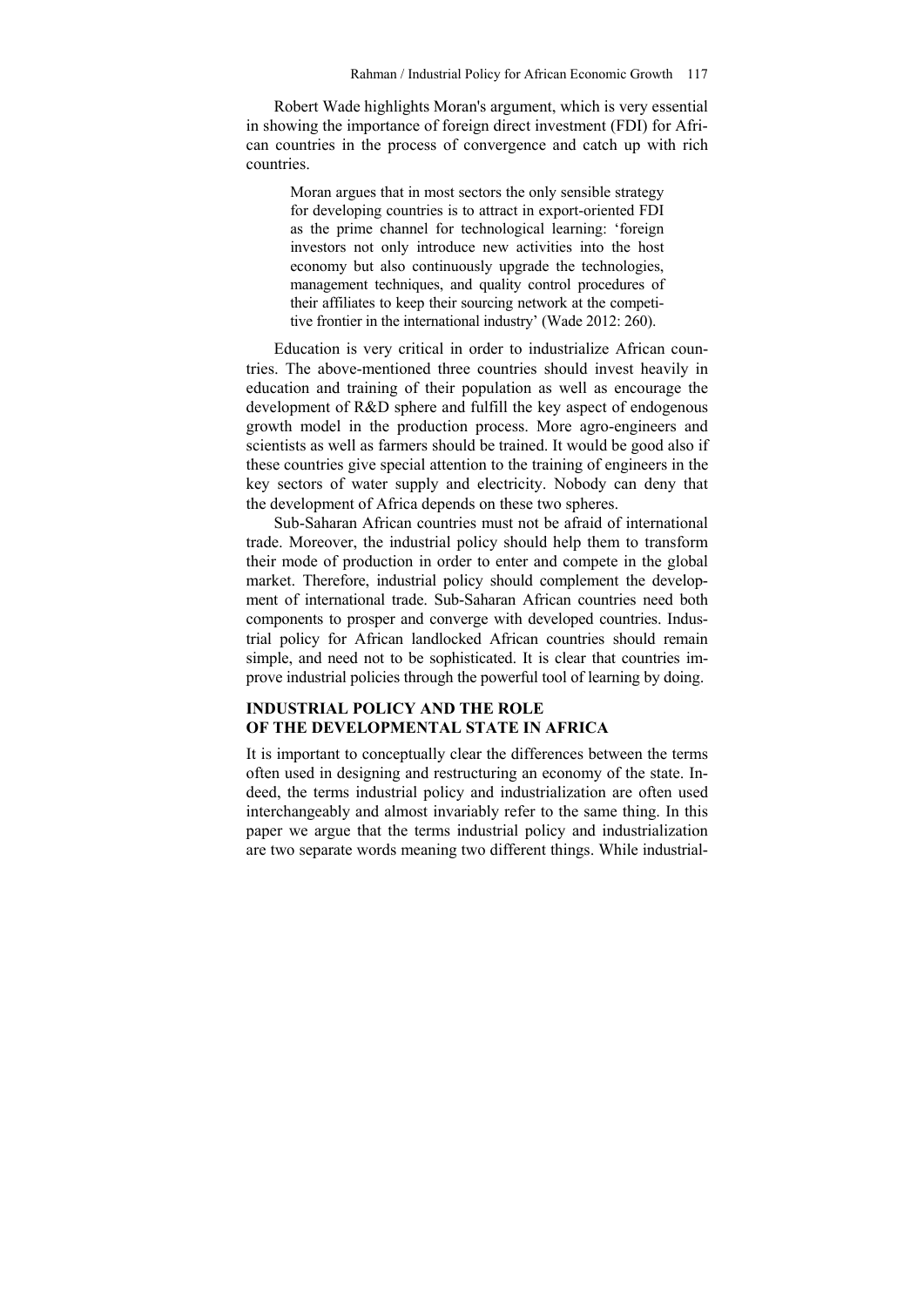ization is the movement of an economy from agrarian type to a more integrated and structured economy, industrial policy refers to the set of guides and framework of action that are set out to roll the agrarian economy to the industrialized economy. In this case, industrial policy is the consequence of industrialization (not the other way round). Yet, one cannot occur without the other. Indeed, the two are intertwined to a large degree, but refer to different concepts in their structural processes.

The pervasive nature of market failures and a wide spread of negative externalities that are characterized by the adoption of the orthodox model of economic development in sub-Saharan African countries has been blamed by development experts on Africa's poor institutions and lack of specific policy directive that is capable of realizing the goals and aspirations of the Washington consensus. Indeed, post-Washington development and economic restructuring in Africa has been assessed and the postmortem recommendations have concluded that Africa's poor economic performance is the result of poor governance strategies, rent seeking behaviors and corruption. However, a historical reflection of industrialized countries today indicates a significant shift from most of Washington consensus prescriptions in their early stages of industrialization (Zalk 2012). In particular, Britain and the United States have protected their infant industries through several protectionist measures aimed at safeguarding their small and medium industries. Subsidies through tax exemption procedures are among the ways in which most of these industrialized countries embarked on to writ their small firms from competition.

It is against this background, that development and political economists have begun to rethink whether the industrial policies without interventionist role can bring about economic development in latecomer countries, especially in the context of sub-Saharan Africa. It is on this basis that the proponents of industrial policy argue that the state's role is crucial in the allocation of resources, especially in preventing market failures and mitigating the negative and adverse externalities for the state, thereby creating conditions necessary for efficient development.

Neoclassical views on market fundamentalism have often stressed on the need to diversify industrial technology through private participation of firms and corporate institutions. This notion, according to the neoclassical views, is supposed to be diffusing technology acquisition by improving efficiency. By this efficiency argument, the firms freely participating in the market are assumed to provide the technology necessary for industrial take off. This argument cannot indeed be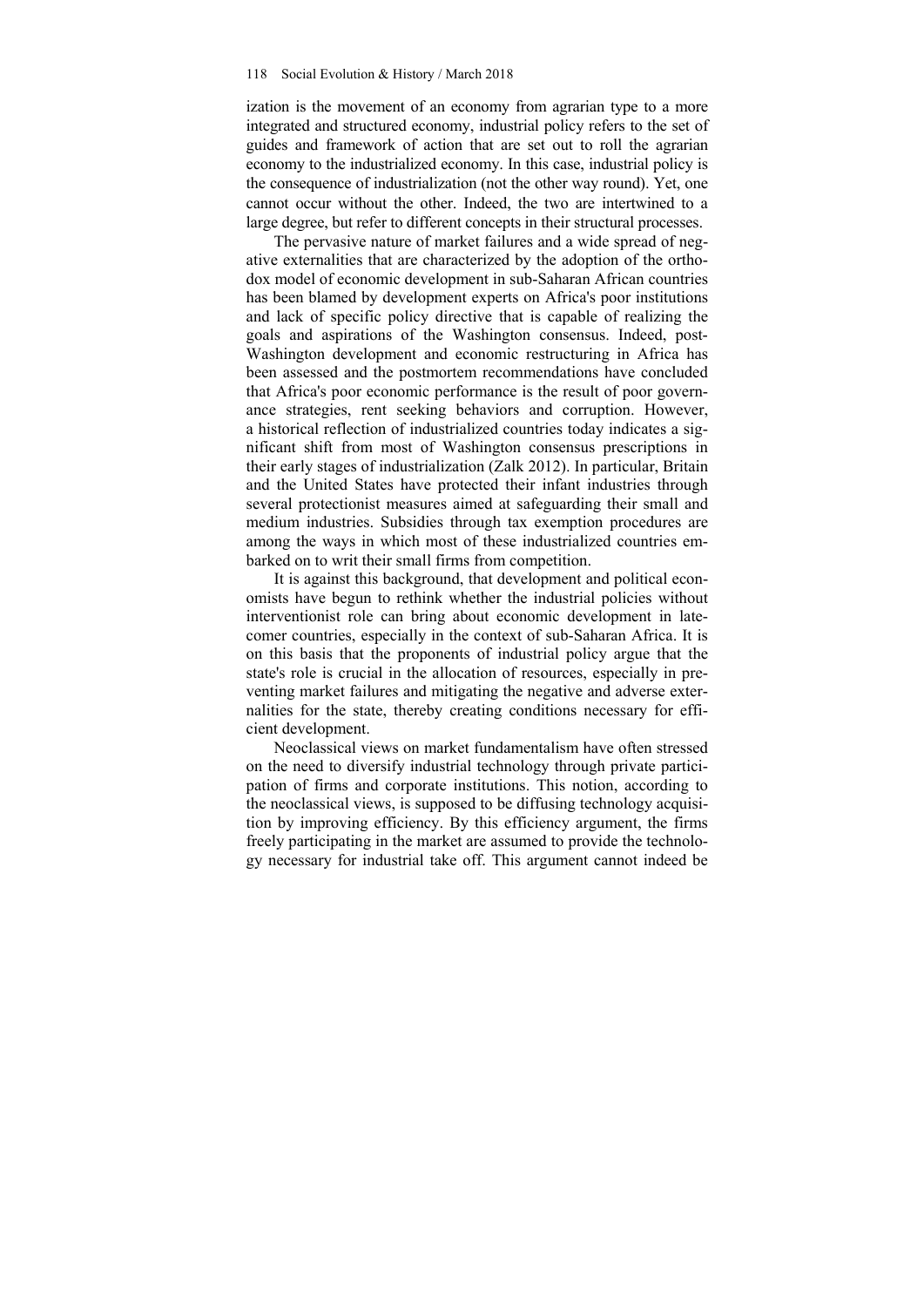stressed much. The mediocre performance of industrial technology in sub-Saharan African countries with the exceptions of South Africa cannot be underestimated (Zalk 2012). South Africa, in the past decades was among the sub-Saharan African countries that had impetus for building industrial technology given its capital base as compared to other sub-Saharan African states.

It is on this basis that Stein argues that industrial policy implies series of interventions aimed at transforming and accelerating economic structures of an industry in order to promote 'development competiveness' (Stein 2012: 328). In this regard the state's role is to provide this competitive edge for local and small manufacturing firms in the face of international competitive markets.

In his article Meles Zenawi, when expounding the state's role in the accumulation of technological capabilities, reiterates the inherent market failures when he alludes that neoclassical economists themselves have come to realize that it is only the state that can organize and implement patents, property rights protection, as well as research and development, because the market fails to allocate resources for the sector's specific development (Zenawi 2012). Furthermore, the increasing return to technological development can be achieved in the state when the government makes it possible for inventors and innovators to invent and create new products for the market. In this case, the state has the responsibility of creating the knowledge base necessary for industrial technology to develop, especially in the context of less developing countries. It is against this background that Zenawi argues that the larger is pre-existing knowledge in the society, the more chances there are that inventions and technological innovations will develop; otherwise a country risks falling in the low technological development trap being incapable of developing its industrial policy (Zenawi 2012).

Since the industrial policies can capture externalities in the context of clustering businesses and firms, the state gets an opportunity to take advantage of clustering and to create technological parks in places where local inputs and outputs can be facilitated and possibly outsourced. However, while the neoliberal system fails to capture these externalities, the interventionist policies possess the trends of rescuing latecomer economies by rolling their less developed economies into the industrial economy.

As a result, Africa needs interventions in the form of industrial strategies supported by the governments in order to spur industrial development. In its report 'Economic Development in Africa 2012'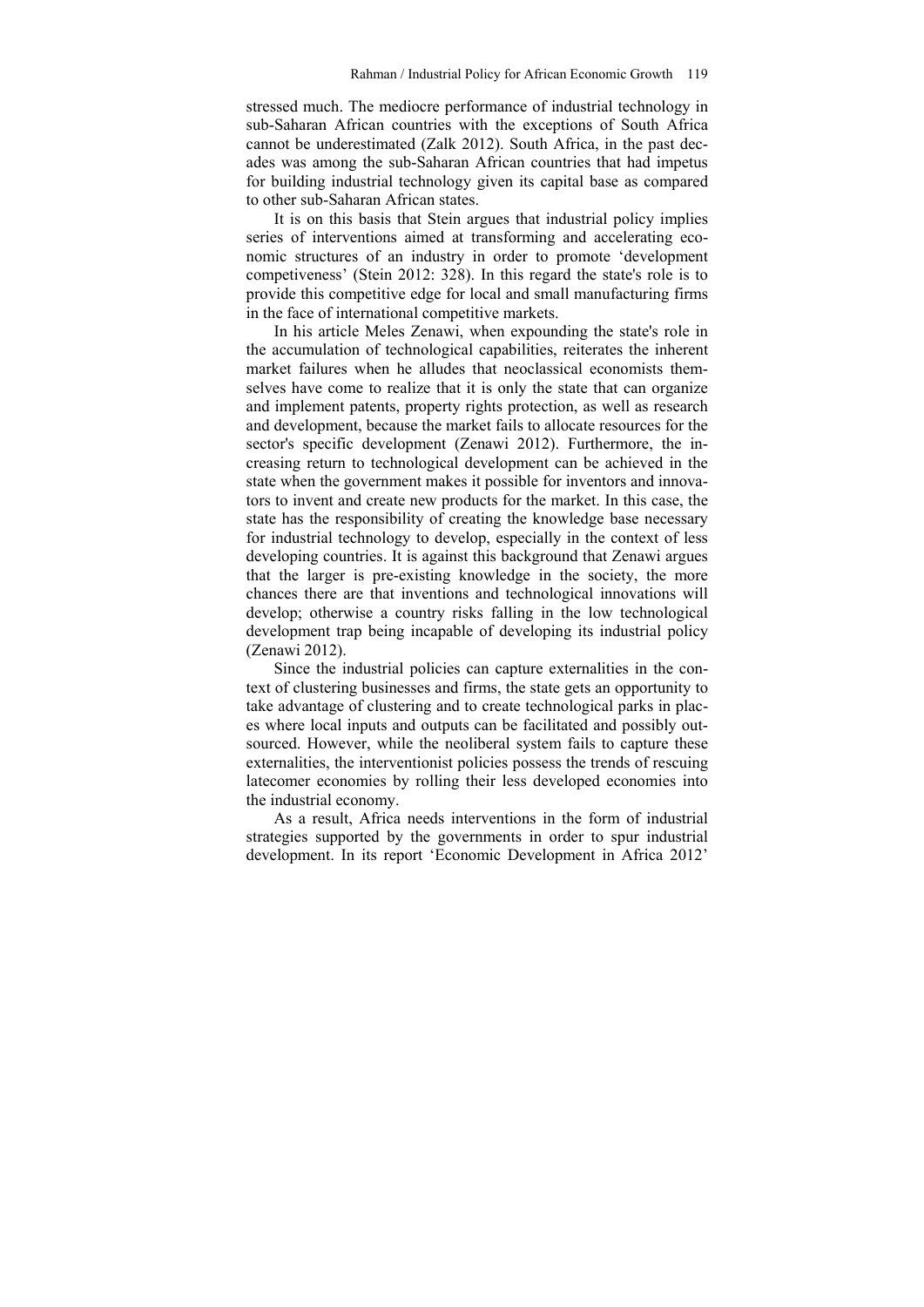the UN Industrial Development Organization emphasized among other things that Africa industrial policies must adhere to the hard learned principles of industrial development necessary for spurring industrial development (UNIDO/ UNCTAD 2012).

Among the core principles, the UNCTAD/UNIDO insists on the support and challenge of entrepreneurs. This is significant for industrial development since the government's intervention in supporting private firms to stimulate investment and other business activities is necessary for both long-term and short-term job creations. The support of private firms should continue until they reach the stage when they become able to stand the market competition in the global market.

This point is also consistent with the article by Izumi Ohno and Kenichi Ohnu 'Dynamic Capacity Development: What Africa can Learn from Industrial Policy Formulation in East Asia'. The East Asian Tigers Experience is significant in general and in particular with respect to special economic zones in China, which are capable of boosting economic growth and development through developing several specific branches of economy involving the employment generation. Stein argues that China's economic zones for instance, employed an estimated 40 million Chinese compared to fewer than 35,000 in South Africa, and completely zero in other sub-Saharan African states (Stein 2012).

The establishment of effective State Business Relations (SBR) is crucial for Africa's industrial development to succeed. Industrial policy is not a one-sided phenomenon. It involves both the public and private sectors in bringing about the cost effective ways of running business while at the same time creating opportunities for entrepreneurs to run a business. An adequate consultation between government and private entrepreneurs in devising the ways to expand the manufacturing base is necessary for industrial development. The confidence reposed by the government in making raw materials available as well as other economic inputs for manufacturing is an essential ingredient that can be facilitated by an effective state-business relation (Sen and Willem te Velde 2012).

The state's ability to eliminate barriers to industrial development by means of its consultations with stakeholders including domestic and private firms is a significant step forward in Africa's industrial take off. In the 1980s and 1990s, the Washington Consensus policies as well as its subsidiary institutions such as the Exim bank and the international financial institutions sought to liberalize African economies through implementation of free trade policies which aimed at lifting barriers for trade through its quantitative zoning policies that re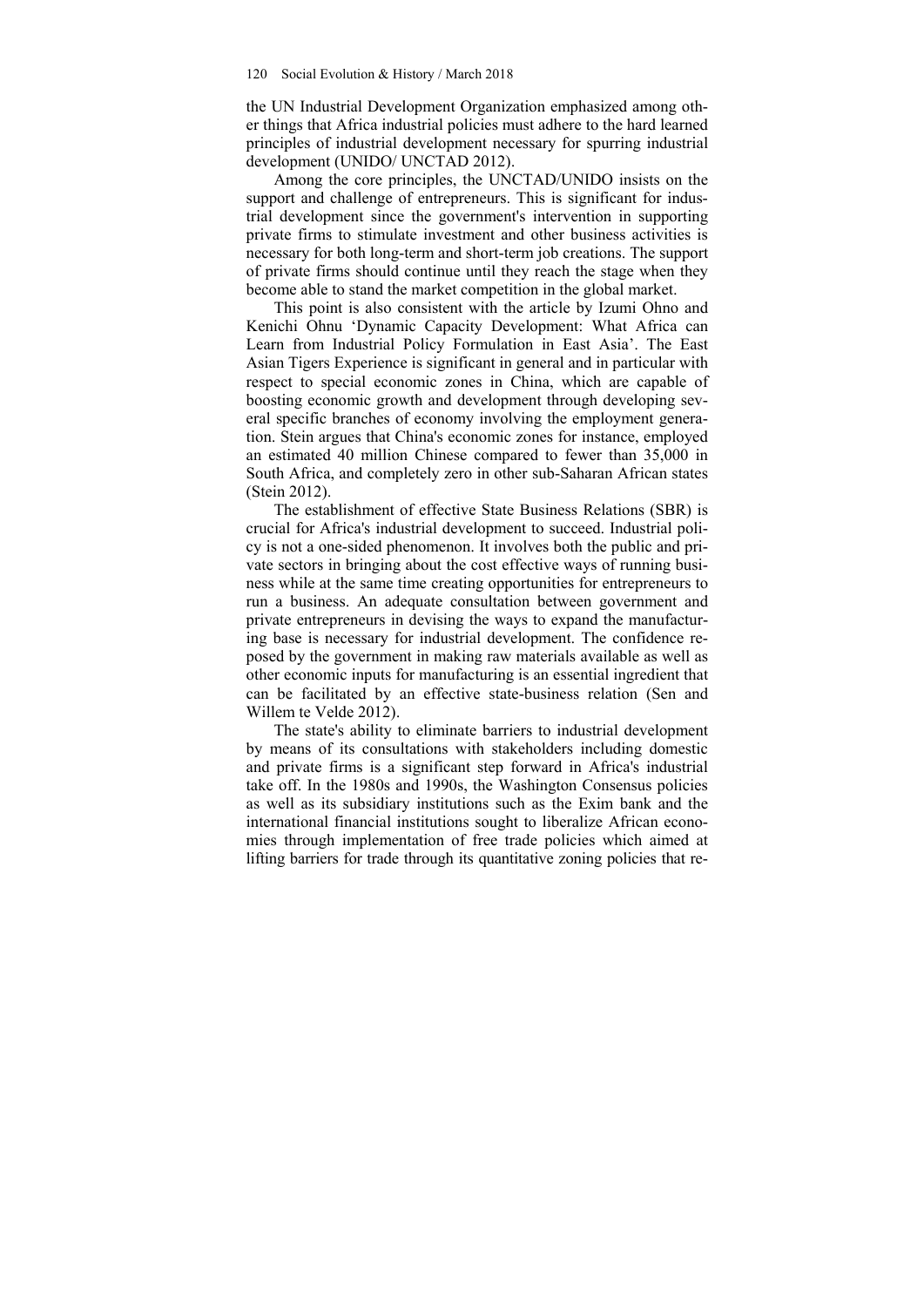grettably worked to further retard Africa's and slowed the pace of industrial development. As more and more investment is necessary for economic growth, some local and domestic firms in Africa and sub-Saharan Africa were totally extinguished while others fell at the mercy of foreign companies. With the hard lesson learnt today, Africa's industrial trajectory can be achieved if peculiar infrastructural developments are met in some areas like transport, rail roads, and electricity, thus, providing prerequisites for industrial take off. Indeed, the infrastructural development is essential and preconditions for industrial development particularly in the high labor manufacturing sectors in Africa.

Putting in place the monitoring and evaluation mechanisms as well as accountability is significant for industrial policy framework to function. Consequently, the industrial projects and policies in Africa should be reviewed on a periodic basis so as to ascertain the underperforming sectors in order to adjust policies and projects that suite local needs and conditions. Oyeyinka and Sampath in their article 'Institutional Capacity and Policy Choices for Latecomer Technology Development' (2012) observed that industrial technology requires policy choices that are supported by institutions within the state or its agencies. According to their article, it is only the government through its developmental initiatives that is able to create the necessary opportunities for innovative products, market and supply that can support small industries. Thus, the notion is predicated on the assumption that neoclassical models of free market system tend to adversely hurt states with poor or weak institutions due to the lack of perfect information system in the state. As a result, the government's intervention is to 'mimic the market mechanism by creating conditions that minimize the uncertainty, and socialize risk inherent to industrial activities and encourage entrepreneurship and local technological advancement' (Oyeyinka and Sampath 2012).

## **CONCLUSION**

In conclusion, we can say that the state's role in promoting the technological development as basis for industrial development in latecomer countries cannot be down played in sub-Saharan African states, given the significant success stories chalked by East Asian countries structural transformations of their economies in the last four decades. Thus sub-Saharan African countries need not be afraid to pursue international trade, since the industrial policy would help to transform the structure of the mode of production so as to compete in the global market.